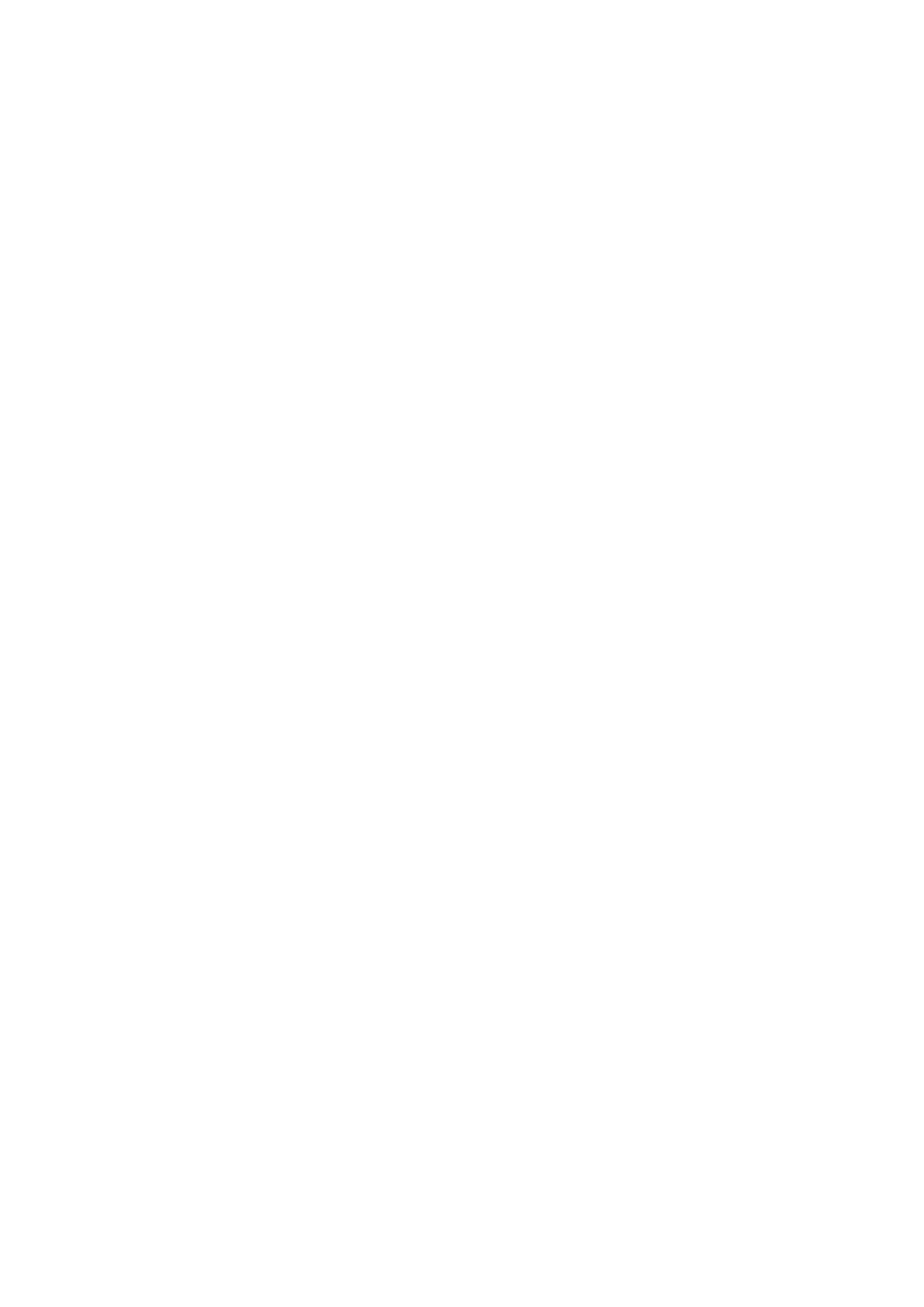

### **Cefas Document Control**

# **Title: Fisheries and Low Oxygen**

| <b>Submitted to:</b>       | Tarquin Dorrington, Defra                                   |
|----------------------------|-------------------------------------------------------------|
| Date submitted:            | November 2014                                               |
| <b>Project Manager:</b>    | <b>Bryony Townhill</b>                                      |
| <b>Report compiled by:</b> | Bryony Townhill, Sam Roslyn, Serena Wright, Julian Metcalfe |
| <b>Quality control by:</b> | John Pinnegar                                               |
| Approved by &              | 05 February 2015                                            |
| date:                      |                                                             |
| <b>Version:</b>            | <b>Final for Defra</b>                                      |

| <b>Version Control History</b> |                  |                              |                    |  |  |  |  |  |
|--------------------------------|------------------|------------------------------|--------------------|--|--|--|--|--|
| <b>Author</b>                  | <b>Date</b>      | Comment                      | <b>Version</b>     |  |  |  |  |  |
| <b>Bryony Townhill</b>         | 8 October 2014   | Draft                        | Draft 1            |  |  |  |  |  |
| John Pinnegar                  | 10 October 2014  | <b>Quality controlled</b>    | Draft <sub>2</sub> |  |  |  |  |  |
|                                |                  | draft                        |                    |  |  |  |  |  |
| <b>Bryony Townhill</b>         | 14 November 2014 | <b>Final following Defra</b> | Final              |  |  |  |  |  |
|                                |                  | comments                     |                    |  |  |  |  |  |
| John Pinnegar                  | 05 February 2015 | Final QA                     | Final              |  |  |  |  |  |
|                                |                  |                              |                    |  |  |  |  |  |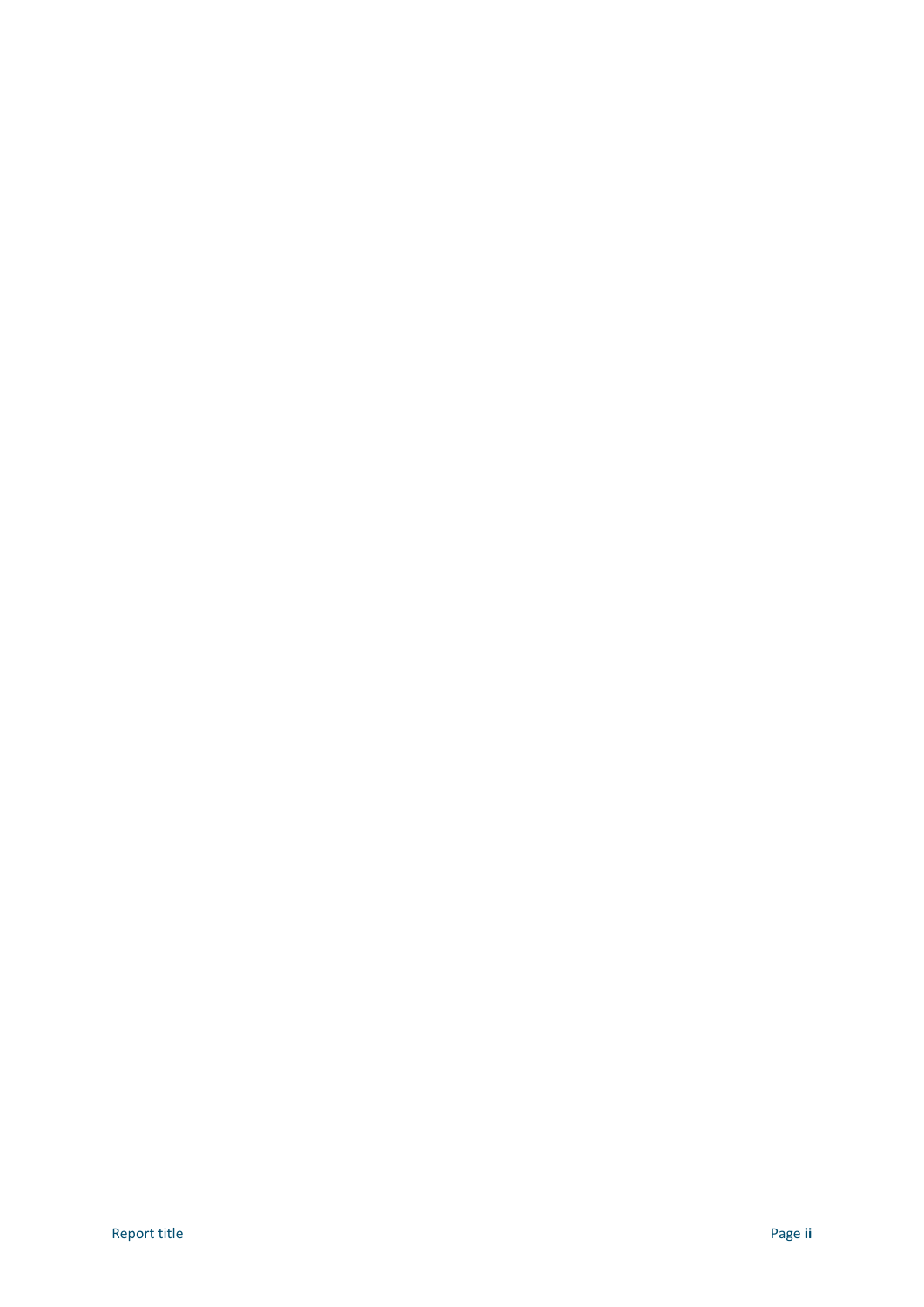# **IFMA Module 1b Ocean Chemistry: Fisheries and Low Oxygen**

# **Authors: Bryony Townhill, Sam Roslyn, Serena Wright, Julian Metcalfe, John Pinnegar**

**Issue date: February 2015**



#### **Head office**

Centre for Environment, Fisheries & Aquaculture Science Pakefield Road, Lowestoft, Suffolk NR33 0HT, UK Tel +44 (0) 1502 56 2244 Fax +44 (0) 1502 51 3865 www.cefas.defra.gov.uk

Cefas is an executive agency of Defra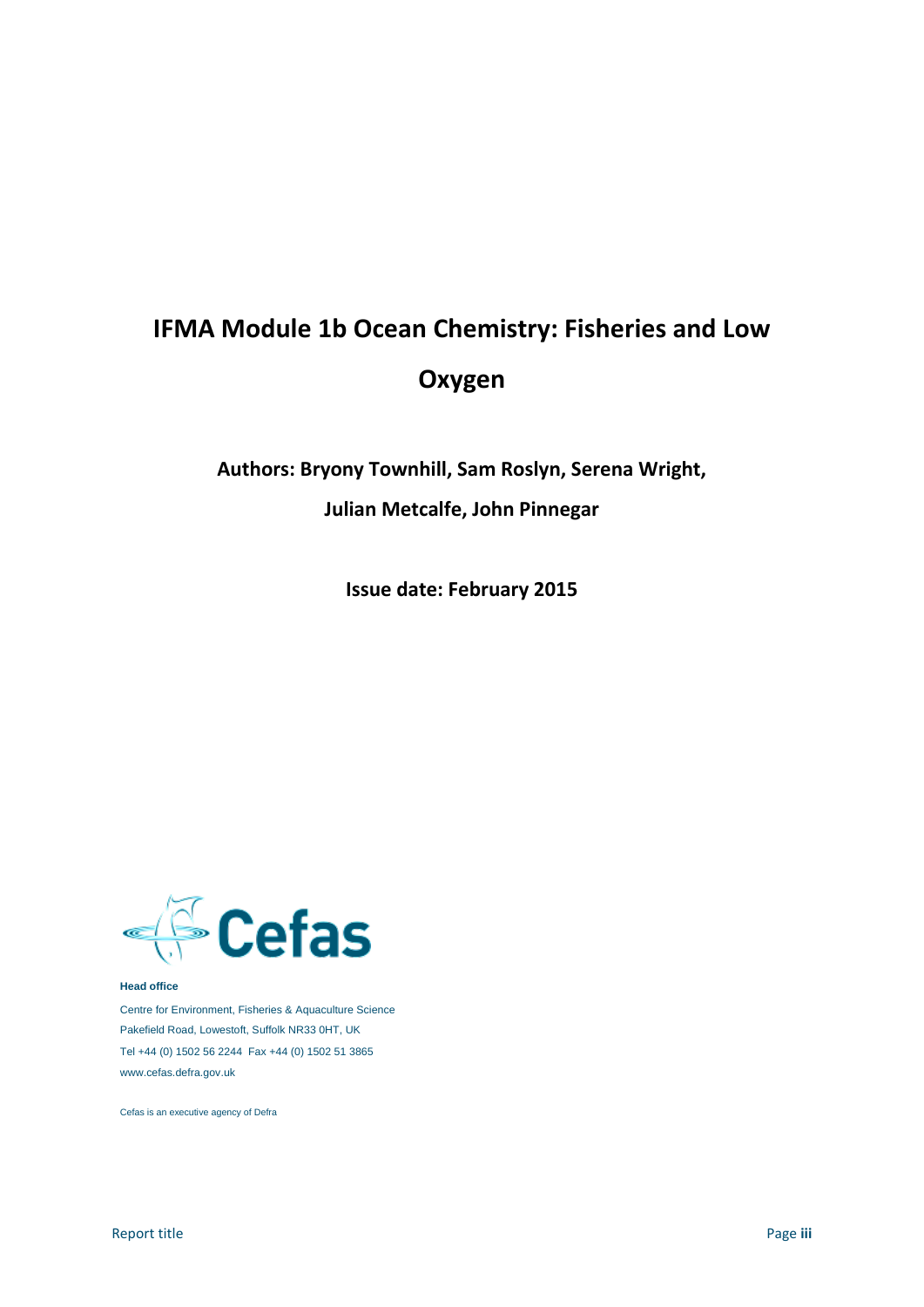### **Executive Summary**

As a result of climate change, low oxygen conditions are predicted to occur more frequently and over a much greater geographic extent in the near future. Oxygen is essential for aerobic metabolism of marine organisms and oxygen availability affects habitat suitability for all fish species, yet little research has focused on the availability of oxygen in relation to climate change. Much work has been carried out with regard to the effects of acute hypoxia on the physiology of marine species, but far less on long-term, chronic effects and especially concerning commercially important fish and shellfish. The experimental results produced under this work contribute to filling that gap, by furthering our understanding of the effects of low oxygen conditions on sea bass in a warming climate. We have carried out experiments on sea bass (*Dicentrarchus labrax*) to determine their metabolic scope and critical oxygen tension at realistic future UK sea temperatures. All fish showed very similar maximum and standard metabolic rates at each temperature. The metabolic rates increased with increasing temperature, and the metabolic scope also increased. This suggests that temperatures were not high enough to limit the metabolic scope, and that temperatures higher than those likely to occur in the North Sea this century are required to limit this. However temperatures were high enough to affect the metabolic rates of the fish, which used more oxygen for the same metabolic processes at 21°C and 23°C than at the lower temperature of 19°C.

The critical oxygen experiments were less straightforward to interpret because there was insufficient mixing in the respirometer chamber, which meant that oxygen consumption was overestimated. Initial analysis has been carried out to try to correct for this mixing effect, but more work is needed to give accurate oxygen consumption values. The data however did vary across the different temperature treatments, and there was an observed difference in the oxygen concentration at which the oxygen consumption starts to reduce at different temperatures. This indicates that oxygen concentration is more limiting to sea bass at the higher temperatures, however further work is required to produce robust results.

The results will be analysed in detail, in combination with a meta-analysis from the wider literature, as part of Cefas' internal investment project DP329 "Fisheries, Low Oxygen and Climate Change (FLOX)", in which the results will be used to model the potential effects of projected low oxygen and increased temperature conditions in the North Sea. The utility of these experimental results within FLOX will mean that they are not only a 'means to an end', but that they will be applied in a meaningful way to scale up to ecosystem-wide consequences for commercial fisheries. Within IFMA we have demonstrated that Cefas has the capability to perform metabolic scope and critical oxygen measurements, which have until now, have not been performed at either Lowestoft or Weymouth.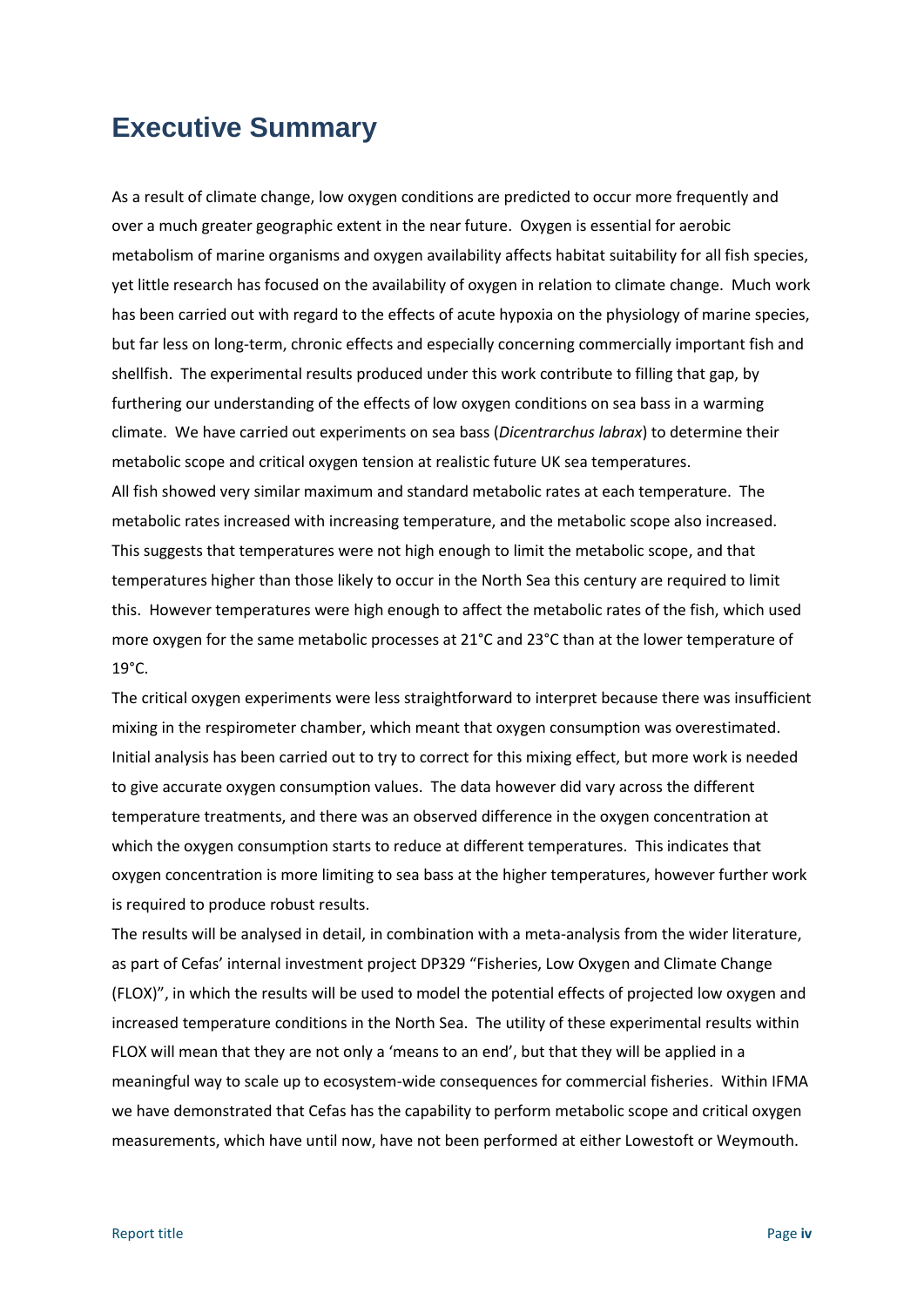# **Table of contents**

|              | 1.1 |  |  |
|--------------|-----|--|--|
| $\mathbf{2}$ |     |  |  |
|              | 2.1 |  |  |
|              | 2.2 |  |  |
|              | 2.3 |  |  |
|              | 2.4 |  |  |
| $\mathbf{3}$ |     |  |  |
|              | 3.1 |  |  |
|              | 3.2 |  |  |
| 4            |     |  |  |
| 5            |     |  |  |
| 6            |     |  |  |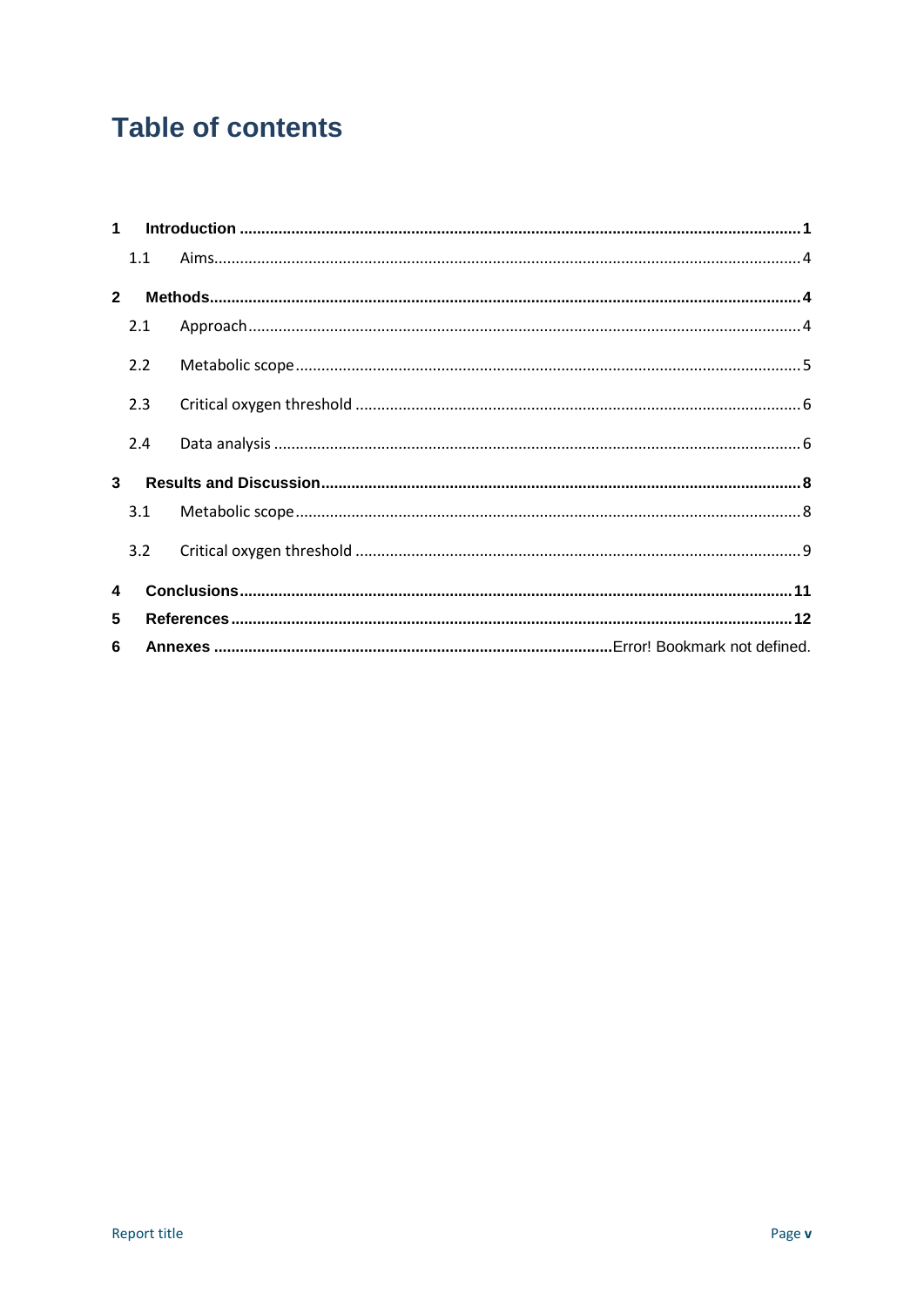# **1 Introduction**

Oxygen availability is a key factor that determines habitat suitability for marine fish. As a result of climate change, low oxygen conditions are predicted to occur more frequently and over a much greater geographic extent in the near future. Low oxygen was among the 75 risks considered in the 'Marine & Fisheries' sector report of the UK CCRA in January 2012, but the potential threat could not be adequately quantified at that time. Similarly, oxygen concentrations are specifically mentioned in the EU Marine Strategy Framework Directive (under descriptor 3), which states that governments should take action such that *"reductions of oxygen concentrations do not constitute an undesirable disturbance to the balance of organisms present in the water and to the quality of the water concerned"*. This work also fits with the NAP action on Good Environmental Status (listed on page 161 of the 2013 NAP document).

Persistent low oxygen regions (such as the Oyster Grounds in the North Sea) have already been recorded (Figure 1) as a result of a previous Defra-funded research project ( 'Marine Ecosystem Connections'). In this region, oxygen conditions are projected to reduce further in the coming century (van der Molen *et al*., 2013). A review paper has been submitted to the *Journal of Fish Biology* (Townhill *et al*., submitted) which argues that much research has already been conducted with regard to the effects of acute hypoxia on the physiology of marine species, but far less on longterm, chronic effects and especially concerning commercially important fish and shellfish. The review concludes that more work needs to be done, to integrate experimental results with modelling techniques, particularly around the UK. The experimental results produced under this work package contribute to filling this gap, by furthering our understanding of the effects of low oxygen conditions on sea bass in a warming climate.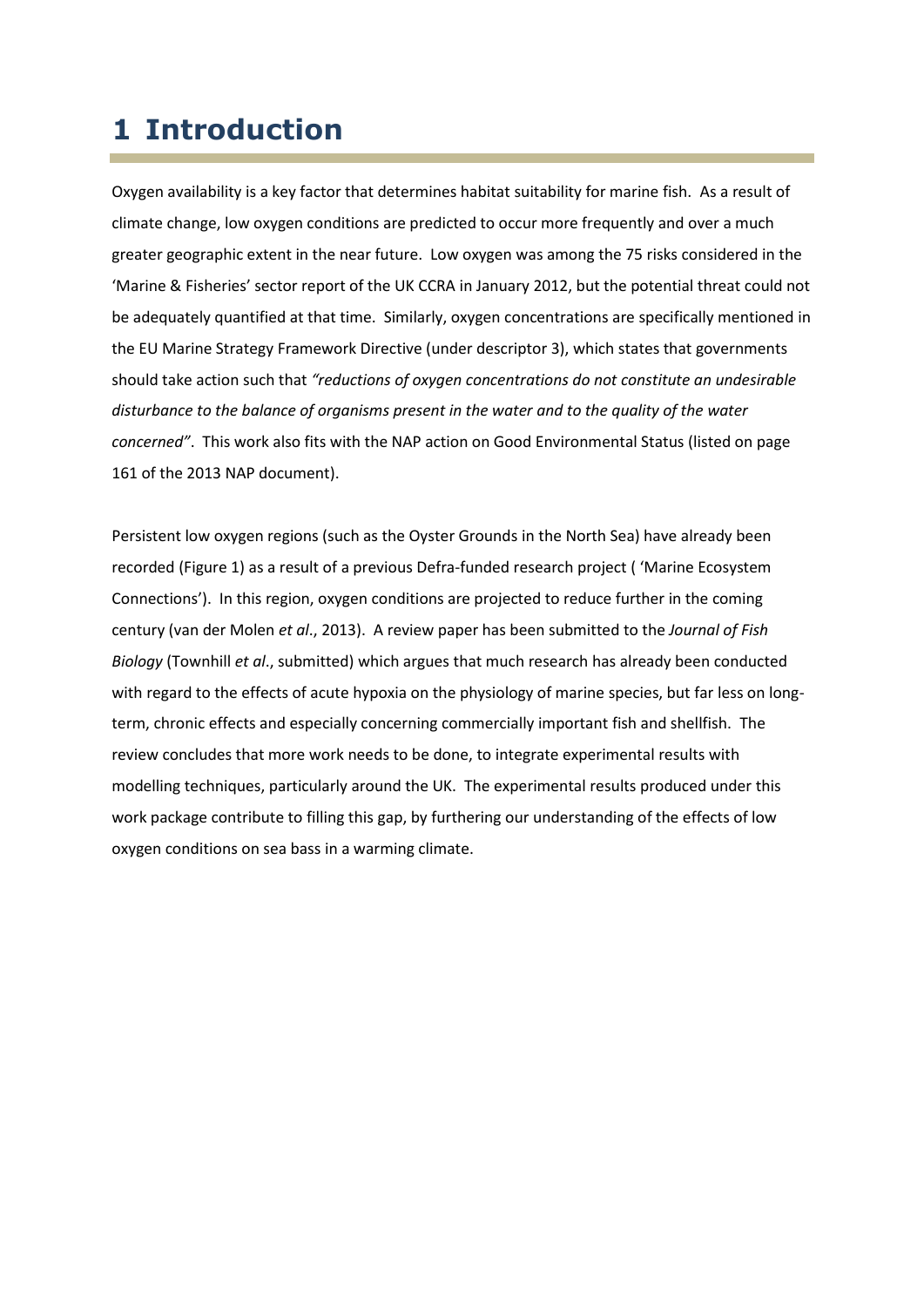

**Figure 1.** Oxygen saturation data at 35 m (mid water) and 45 m (bottom) depth within the Oyster Grounds region of the central North Sea in 2007 and 2008 (taken from Greenwood *et al*., 2010).

Metabolic or aerobic scope is a good measure of the capacity of fish to grow, feed and reproduce (Fry, 1971). Temperature and oxygen levels both limit the metabolic scope of fish (Fry, 1947), as illustrated in Figure 2, the rationale being that the physiological evolution of fish has resulted in maximised metabolic scope within a certain temperature range within which performance (growth, feeding, reproduction, movement etc.) is optimised (Clark *et al*., 2013). Some argue that maximum metabolic scope is not a good measure of a fish's optimum water temperature (Clark et al., 2013), however changes in metabolic scope over a realistic environmental temperature range can give insights into the ability of a fish to perform its necessary behaviours.

The concept of metabolic scope developed by Fry (1971) can be most easily explained diagrammatically (Figure 2). Metabolic scope is the difference between the maximum metabolic rate and the standard metabolic rate – that is the range of metabolic rates within which a fish can perform its physiological and behavioural functions such as swimming, feeding, reproducing. Standard metabolic rate increases more than maximum metabolic rate with increasing temperature, and maximum metabolic rate decreases with lower oxygen levels. This therefore causes a narrowing of the metabolic scope within which a fish can perform its necessary functions. Metabolic scope measurements are relatively straightforward in the laboratory and in the study of Cucco *et al*. (2012), have been combined with outputs from hydrodynamic models to predict suitable habitats for flathead grey mullet in the Mediterranean.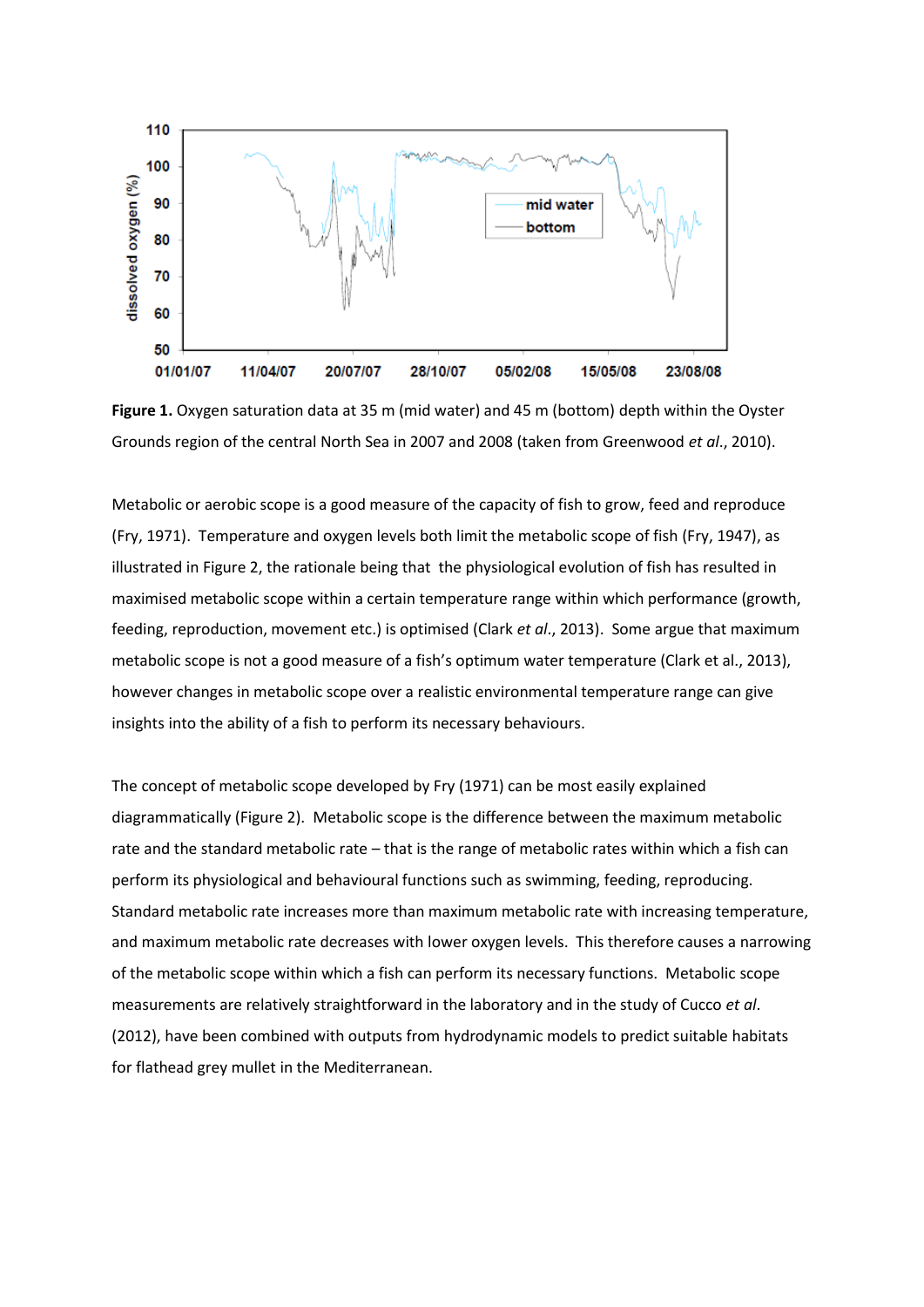



Another way of characterising the hypoxia tolerance of fish is the critical oxygen tension or threshold (Pcrit). This is the lowest partial oxygen pressure that enables the fish to maintain its resting (routine) oxygen consumption (Nilsson and Randall, 2010). To measure this, the resting rate of oxygen consumption is measured at different oxygen levels, and the  $P_{crit}$  is the oxygen concentration at which oxygen consumption begins to drop. At oxygen concentrations below the  $P_{crit}$ , oxygen delivery can't meet demand and a fish is unable to perform its resting metabolic processes aerobically and will eventually die (Schurmann and Steffensen, 1997). Some species are more tolerant of hypoxia than others and have a lower  $P_{\text{crit}}$ . Basal metabolic rate rises with temperature, and so with climate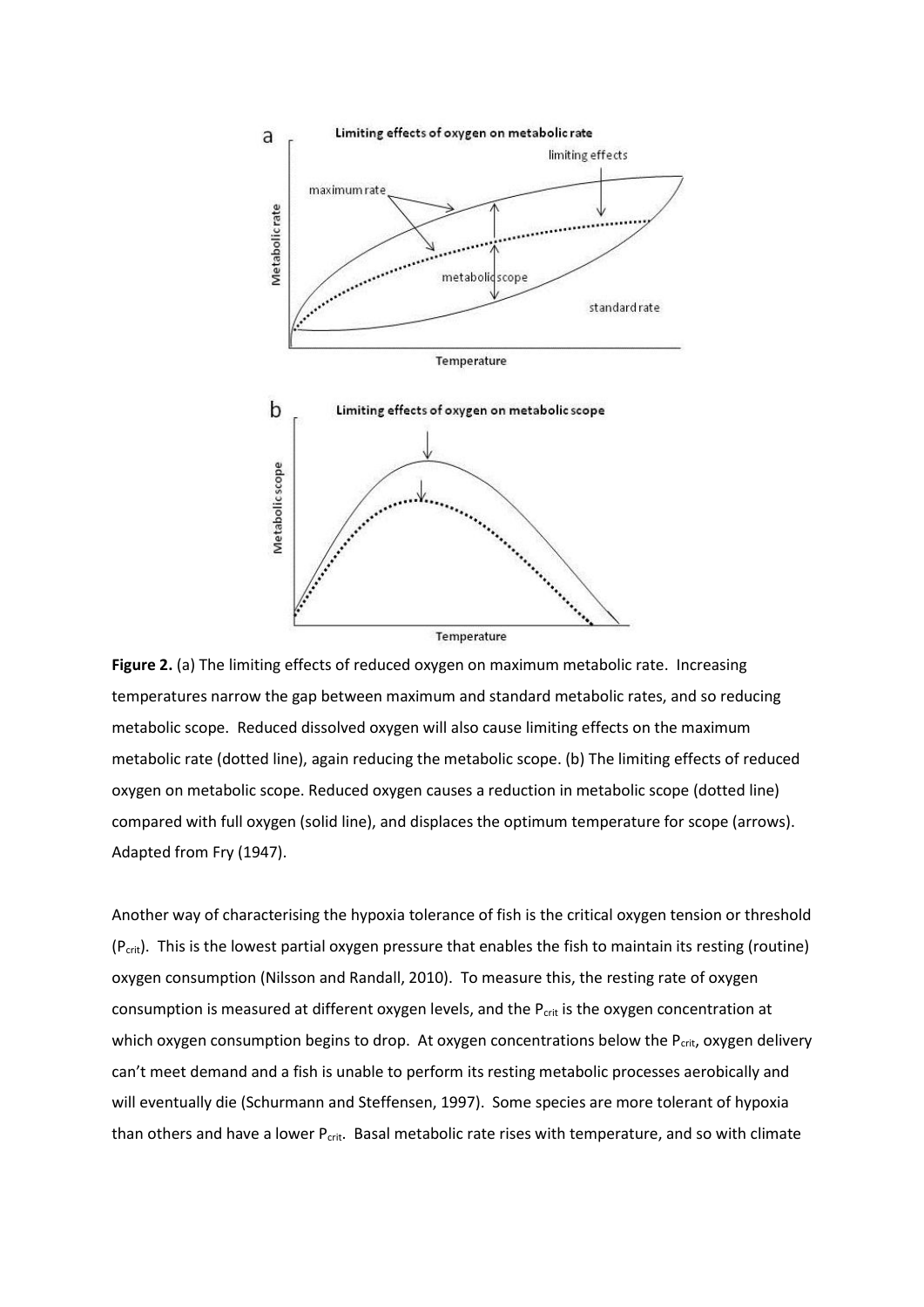change, the oxygen concentration required to maintain resting metabolic processes may be increased (Nilsson and Randall, 2010).

#### *1.1 Aims*

Within IFMA, we have carried out similar experiments to Cucco *et al*. (2012), on sea bass (*Dicentrarchus labrax*) to determine metabolic scope and critical oxygen tension at realistic future UK sea temperatures, in order to determine whether future oxygen and temperature conditions in this region will be limiting to this species. Fish respiration was examined at different temperatures and ambient oxygen concentrations, using equipment and animals already available at the Cefas Lowestoft laboratory, yielding both metabolic scope and critical oxygen threshold data.

# **2 Methods**

All experiments were carried out under the authority of the UK Home Office project licence PPL 70/8027 and regulated by the UK Animals (Scientific Procedures) Act 1986.

#### *2.1 Approach*

Sea bass (n=6) were pit-tagged and held in the Lowestoft aquarium facility in a tank supplied with aerated sea water at a temperature of 19°C. Fish lengths ranged from 31 to 38 cm. The bass had been captive bred also at the Lowestoft aquarium. The experimental method was to carry out metabolic scope experiments overnight, and critical oxygen experiments the next day with the same fish, initially at 19°C. This was then repeated the next evening with the next fish, and when the experiments had been completed with all 6 fish, the temperature of the holding tank was increased to 23°C and fish were left to acclimate for 2 days. The experiments were then repeated in the same manner, with the respirometer temperature also increased to 23°C.

The method of measuring oxygen consumption followed that of Wright *et al*. (2014). A Brett-type swim tunnel respirometer (Brett 1965) using intermittent flow (Melzner *et al*., 2009) was used. The respirometer (swim chamber section of  $25 \times 25 \times 87$  cm) was submerged in an outer tank, which measured 232 × 95 × 70 cm having a total water capacity of 187 l (Loligo Systems, ApS). After each measuring phase, the outer tank provided the source of aerated water which was used to flush the inner swim chamber (flush pump, Eheim, 20 l min<sup>−</sup><sup>1</sup> ). The outer tank was filled with an inflow (1 lmin<sup>−</sup><sup>1</sup> ) of fresh seawater (from an in-shore well) throughout to ensure high water quality. The water in the outer tank was kept fully aerated during the metabolic scope experiments, or the oxygen level controlled during the critical oxygen experiments, and temperature maintained using a temperature regulator (Loligo Systems). Water velocity in the swim chamber was maintained at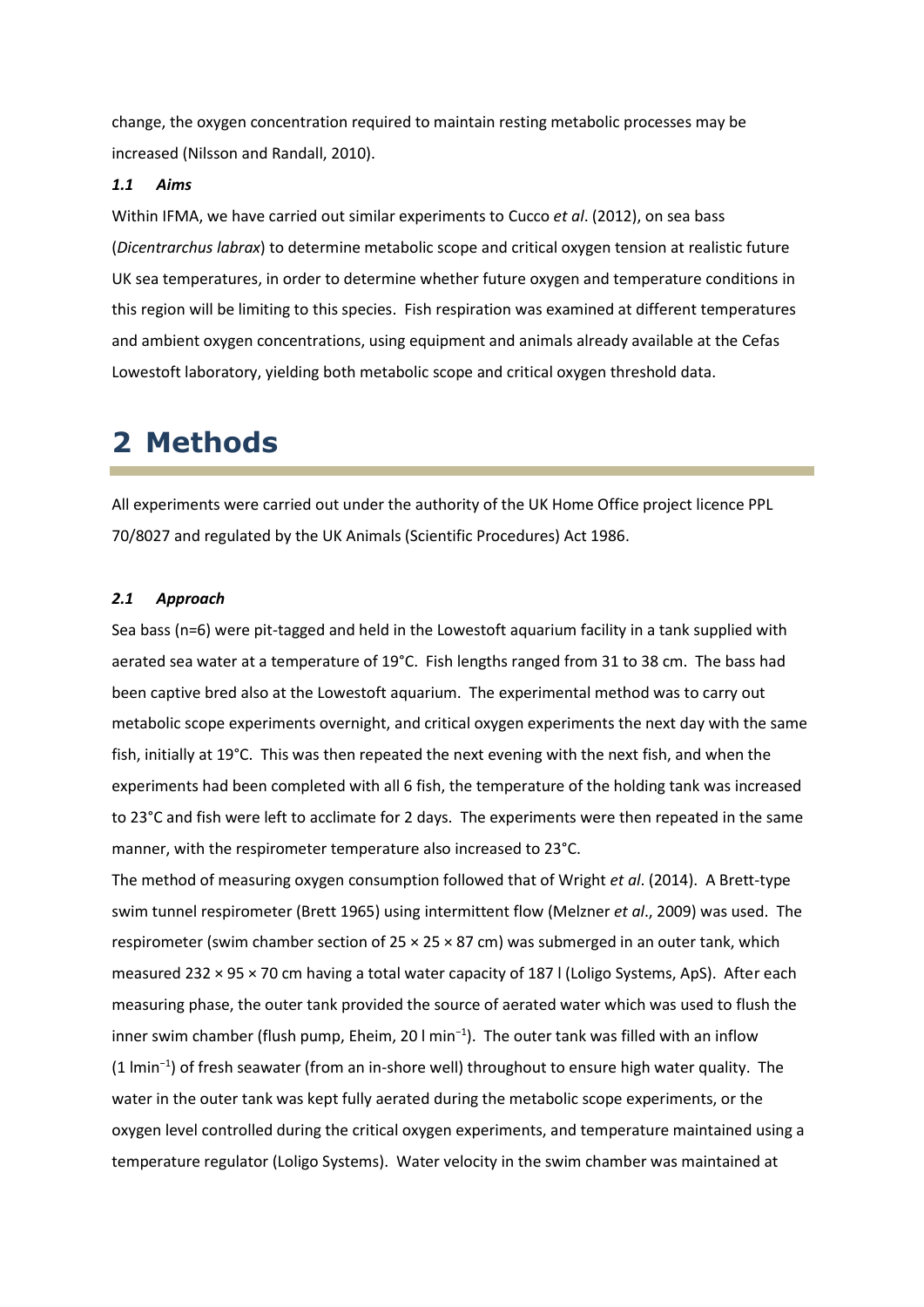$22.146$  cms<sup>-1</sup>. The constant movement of the water aimed to ensure that the oxygen tension remained fully mixed throughout the chamber to obtain as accurate a measurement as possible.

Each experiment was broken down into 'measurement', 'flush' and 'wait' phases. During the measurement phase, the swim chamber was completely shut off from the outer tank, and the oxygen tension of the water chamber recorded using a galvanic oxygen electrode. Mass-specific oxygen consumption  $(MO_2)$  was calculated from the rate of decrease in oxygen tension. During the flush phase, the swim chamber was flushed with aerated seawater from the outer tank to either replenish oxygen levels (during the metabolic scope experiments) or to decrease the oxygen levels in the chamber (critical oxygen experiments). A wait phase enabled the oxygen levels to stabilise within the chamber before the next measurement phase, ensuring accurate consumption measurements.

The phases of the experiments were automatically controlled through an interface (DAQPAC- G1X, Loligo Systems) connected to a PC with AutoResp™ software (Version 1.6, Loligo Systems). A mini-DO galvanic cell oxygen probe suspended into the water current of the respirometer, connected to the DAQ interface, was used to measure oxygen tension within the swim chamber. Oxygen saturation data was calculated using Auto - Resp™. In a previous study within the same respirometer, Wright *et al*. (2014) had created a visual cue for orientation to encourage the fish to maintain position toward the front of the swim chamber (following Griffiths & Alderdice 1972) using strips of black electrical tape spaced 1 cm apart, fixed vertically to the outer wall at the front of the chamber. This was left in place for these experiments.

On completion of the critical oxygen experiment, the swim chamber was completely flushed with fully aerated water until the fish returned to resting metabolic rate and then the fish were returned to the holding tank.

#### *2.2 Metabolic scope*

At the start of each experimental procedure, one fish was captured from the holding tank at approximately 5pm, its pit-tag read, and then transferred to a large bucket. It was then chased with a wooden stick for 3 minutes to increase its activity levels as much as possible. It was immediately placed in the swim chamber of the fully aerated respirometer. The outer tank was set to continuously flush (to maintain aeration).  $MO<sub>2</sub>$  in the swim chamber was measured for 300 seconds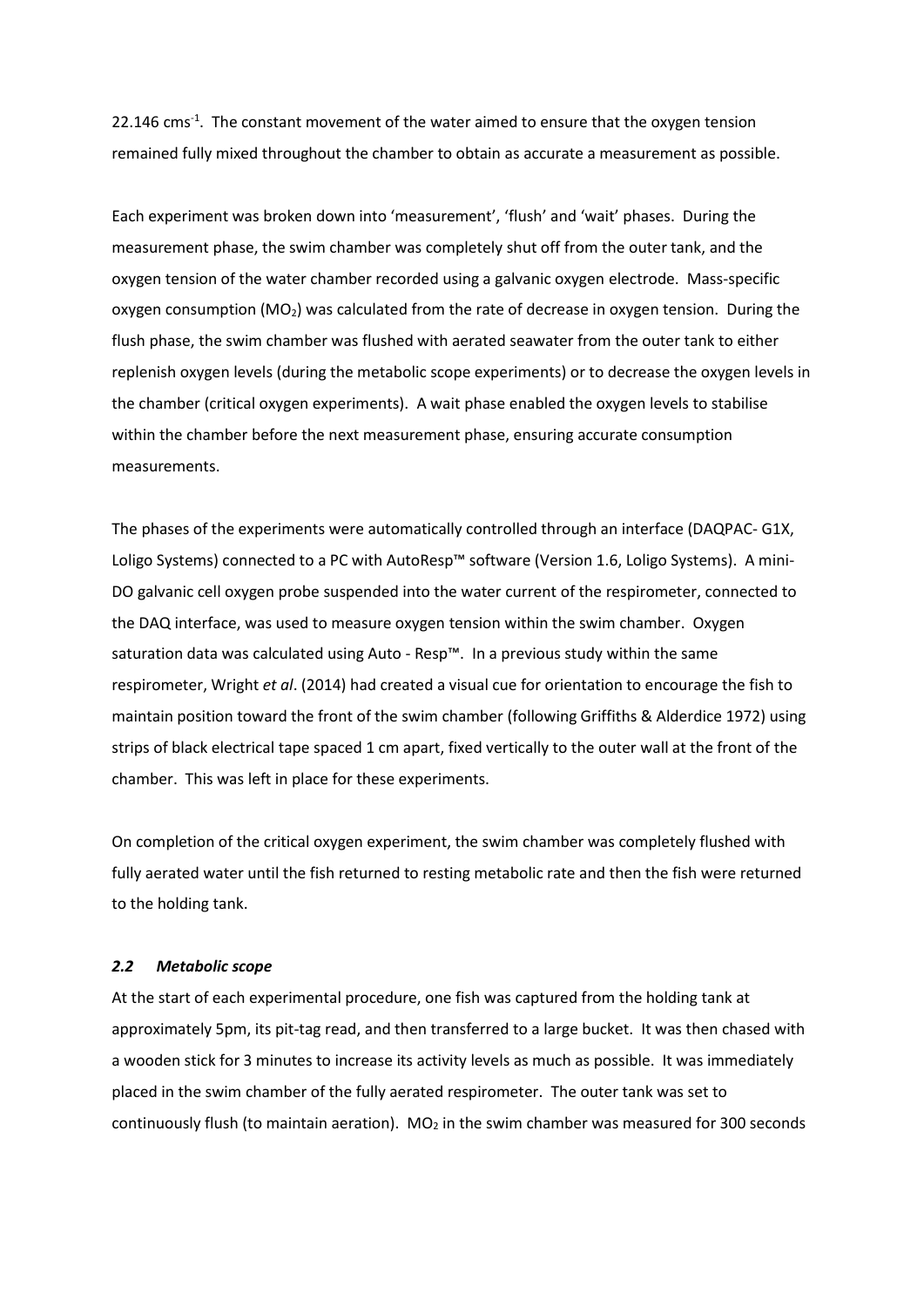at 185 second intervals (180 second flush, 5 second wait) overnight, with the fish's metabolic rate gradually decreasing from being chased to swimming gently in the respirometer.

#### *2.3 Critical oxygen threshold*

The morning following the metabolic scope experiments, the phase period of the respirometer was changed to 600 seconds flush, 5 seconds wait and 300 seconds measure. At the same time, the oxygen levels in the outer tank were steadily lowered at a rate of between 2-3 kPa per hour by bubbling nitrogen gas through an air stone. This was continued throughout the day until an oxygen level of approximately 30% was reached, at which point the nitrogen flow to the air stone was replaced with air and the respirometer set to continuous flush, to ensure that the fish recovered quickly and fully from the low oxygen conditions. Once the fish behaviour was back to normal (swimming normally, no longer sluggish), the fish was returned to the holding tank.

A nitrogen test run was also carried out using the same methodology, but without a fish in the respirometer.

#### *2.4 Data analysis*

As with Wright *et al.* (2014), in order to take into account size differences in fish, MO<sub>2</sub> was calculated from raw oxygen consumption values (Fonds *et al*., 1992, Clarke & Johnston 1999, Sloman *et al*., 2006) using:

$$
MO_2 = V \times \left(\frac{\delta p O_2}{\delta t}\right) \times \alpha M^{-1}
$$
\n(1)

where *V* is the volume of the swim tunnel,  $pO_2$  is the partial pressure of oxygen, *t* is time,  $\alpha$  is the oxygen solubility and *M* is the wet weight of the fish. The MO<sub>2</sub> values were standardised to 800 g using an allometric scaling exponent of 0.8 (Fry, 1971, Edwards *et al*., 1972). Those results with an  $R<sup>2</sup>$  of less than 0.7 were discarded.

The maximum  $MO<sub>2</sub>$  value recorded for each fish over the metabolic scope experimental period was taken as the maximum metabolic rate, and the mean of the lowest 10% of values taken as the standard metabolic rate. The difference between these two was the metabolic scope.

For the critical oxygen  $P_{\text{crit}}$ , the MO<sub>2</sub> was plotted for the duration of the experiment. In a well-mixed respirometer, the critical oxygen threshold was taken as the oxygen concentration at which the  $MO<sub>2</sub>$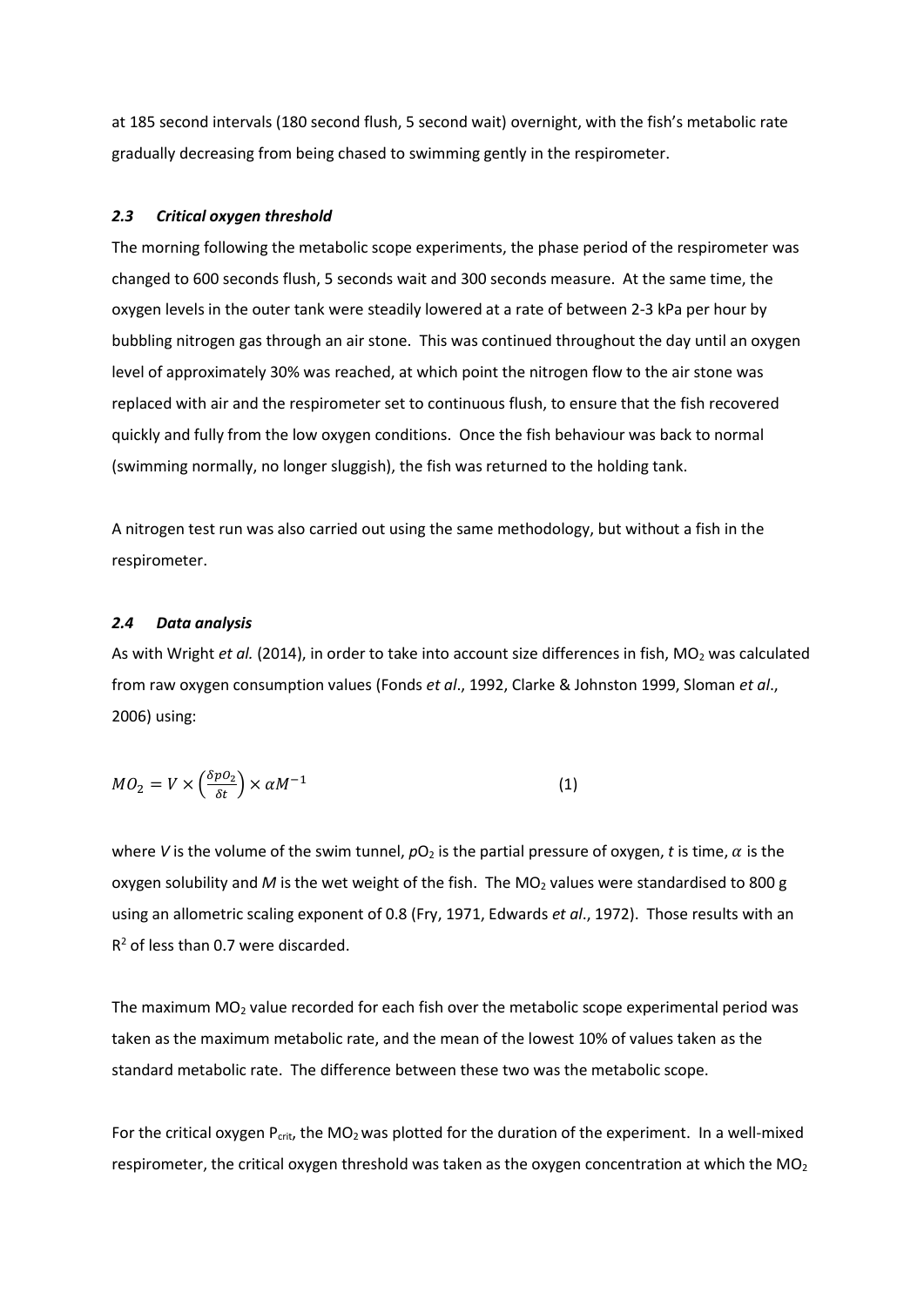began to drop. However, on analysing the results, it was discovered that in this experiment, oxygen use within the chamber was overestimated because there was insufficient mixing as the water became de-oxygenated. To correct for this over-estimation of oxygen use, the difference between the ambient and chamber oxygen content at the start of the measuring phase in the nitrogen test run was compared to the amount of erroneous oxygen use - measured as the difference from the start and end of the trial (Figure 3). The linear correlation between the two components provides a means to correct for the over-estimated oxygen use within the chamber.



**Figure 3.** Difference between the ambient and chamber oxygen content of the water (%) at the beginning of the experiment (T1) in relation to the oxygen use recorded in the chamber as a result of insufficient mixing, for the nitrogen test run. The linear regression corresponds to  $y=x*0.018174-$ 0.002678.

By correcting for this difference using the nitrogen test run, the oxygen consumption measurement was corrected to close to 0 mgO<sub>2</sub>/kg/hr (Figure 4). This correction was therefore applied to all of the results, in order to show the oxygen consumption due only to the fish, and not to the mixing oxygen.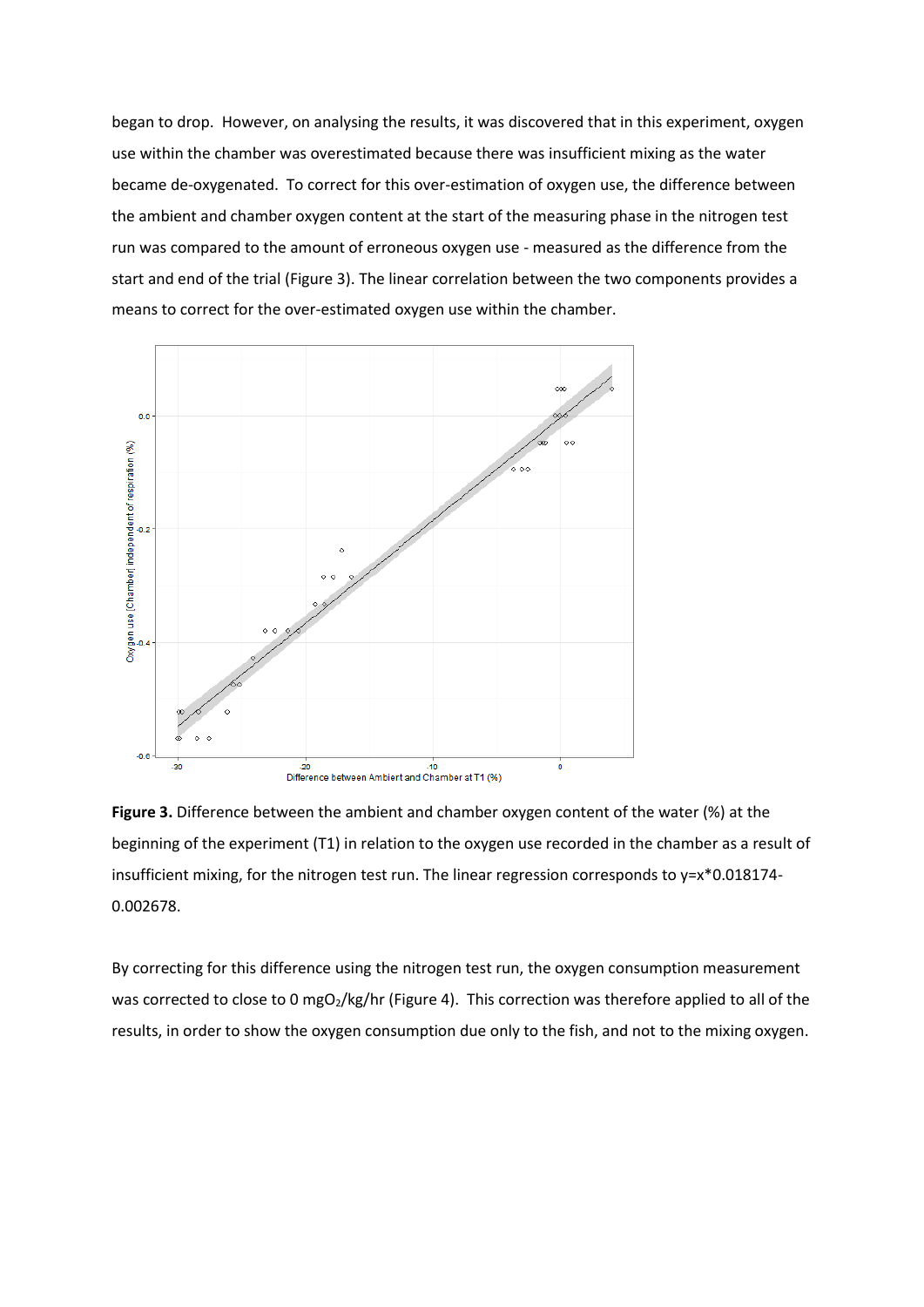

**Figure 4.** Oxygen use recorded in the chamber as a result of insufficient mixing before (hollow circles) and after correction (black circles). The rate of nitrogen inflow was increased at around run 14, where the sudden increase in oxygen use is seen. Each run number is one measuring phase, beginning when the nitrogen gas is switched on.

# **3 Results and Discussion**

#### *3.1 Metabolic scope*

All fish showed very similar maximum and standard metabolic rates at each temperature. The metabolic rates increased with increasing temperature (example of one fish shown in Figure 5), and the metabolic scope also increased (as the gap between maximum and standard metabolic rate increased) (Table 1). This suggests that these temperatures were not high enough to limit the metabolic scope, and that temperatures higher than those likely to occur in the North Sea this century are required to limit this. They are high enough however to affect the metabolic rates of the fish, with fish using more oxygen for the same metabolic processes at 21°C and 23°C than at the lower temperature of 19°C.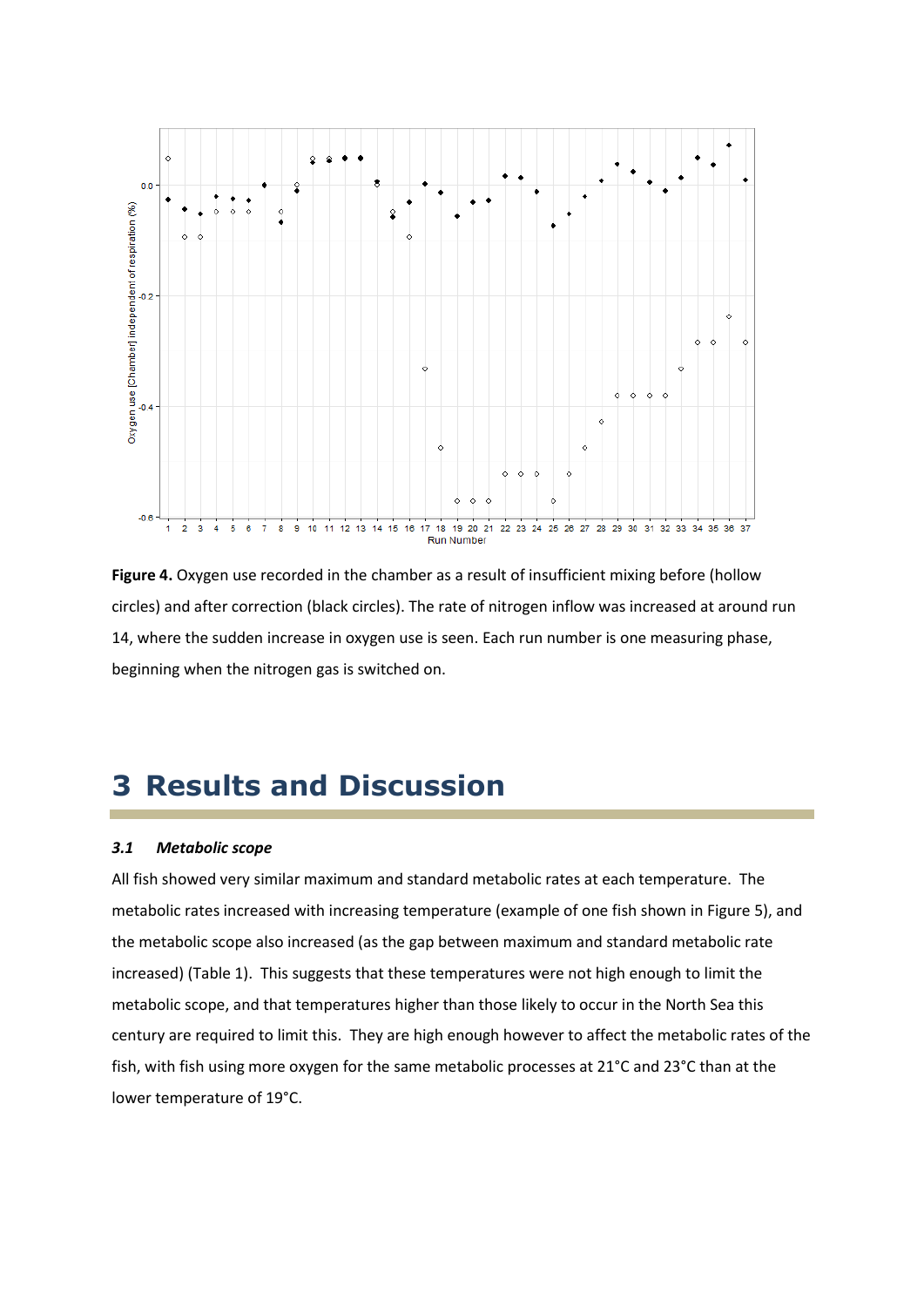

**Figure 5.** The metabolic rate decrease at different temperatures of fish number 6223 after being chased at run 0, to being left to rest overnight. Temperatures shown in °C. The highest (maximum) and lowest (standard) metabolic rates increase with increasing temperature. Each measurement phase is one run. Results with an  $R_2 > 0.7$  were discarded and so are not shown.

|                    | <b>Maximum Metabolic Rate</b><br>(mgO <sub>2</sub> /kg/hr) |                 | <b>Mean Standard Metabolic</b><br>Rate (mgO2/kg/hr) |                 | <b>Mean Metabolic</b><br>Scope (mgO <sub>2</sub> /kg/hr) |                 |
|--------------------|------------------------------------------------------------|-----------------|-----------------------------------------------------|-----------------|----------------------------------------------------------|-----------------|
| <b>Temperature</b> |                                                            |                 |                                                     |                 |                                                          | <b>Standard</b> |
| $(+-0.5)$ (°C)     |                                                            | <b>Standard</b> |                                                     | <b>Standard</b> |                                                          | deviatio        |
|                    | <b>Mean</b>                                                | deviation       | Mean                                                | deviation       | Mean                                                     | n               |
| 19                 | 138.6                                                      | 18.0            | 45.26                                               | 8.7             | 84.73333                                                 | 24.7            |
| 21                 | 205.14                                                     | 67.7            | 49.6                                                | 9.1             | 155.54                                                   | 64.8            |
| 23                 | 208.4833                                                   | 62.1            | 55.88333                                            | 4.7             | 152.6                                                    | 61.0            |

Table 1. Summary of results for all fish at different temperatures.

#### *3.2 Critical oxygen threshold*

Critical oxygen threshold experiments were somewhat less straightforward and more complex to interpret than metabolic scope experiments. The insufficient mixing problem that was found in the respirometer during the critical oxygen experiments make the oxygen results less robust than those for metabolic scope. In the raw data there is overestimation of the oxygen consumption, because the water in the chamber was still mixing with the lower oxygen water during the measuring phase. Having applied the correction for this mixing, using the nitrogen test run, there are still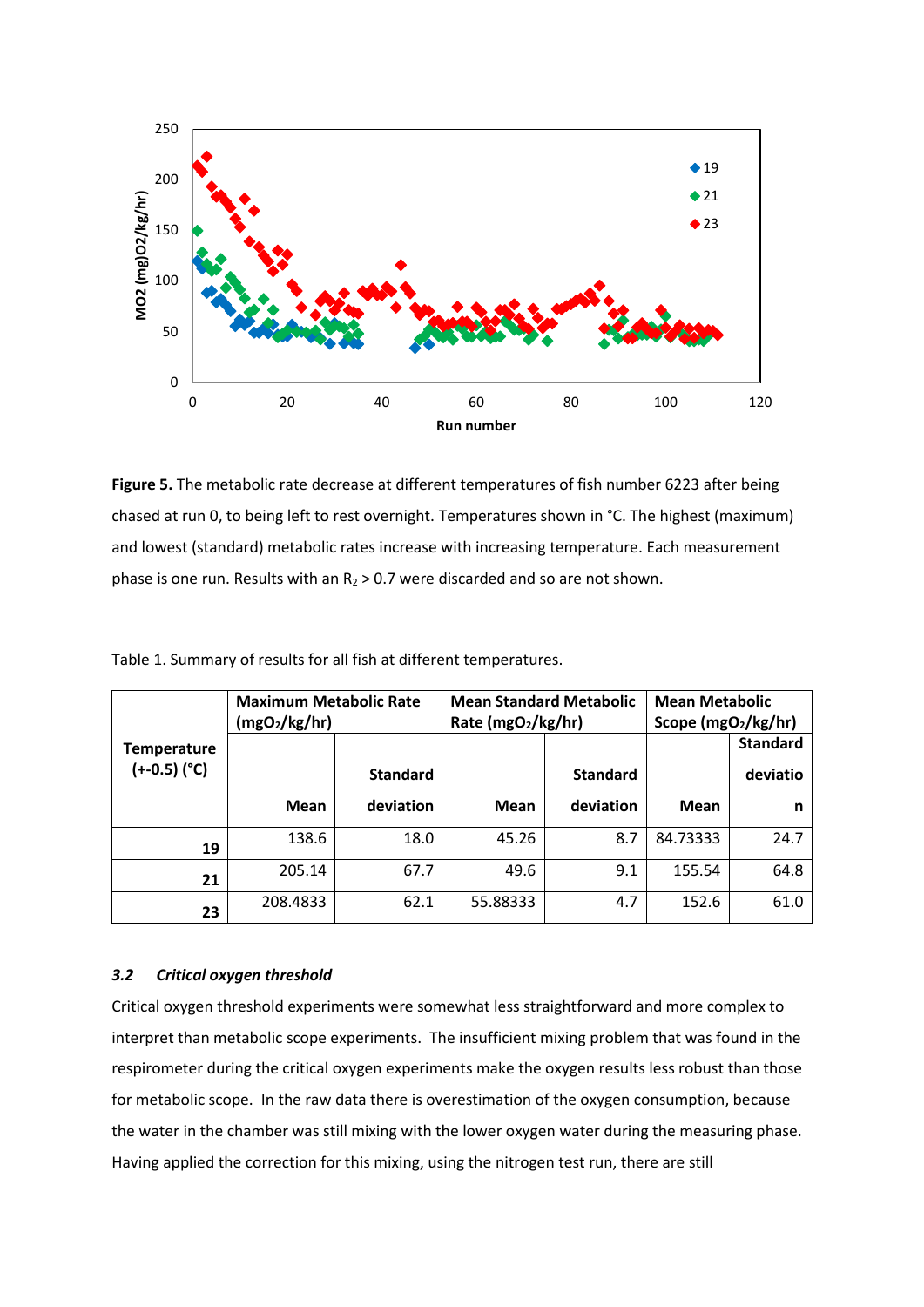unexplainable trends in the oxygen consumption of the fish, which may be a result of artefacts. Therefore more work is required to remove the mixing effect of the chamber with the ambient water, in order to extract the actual oxygen consumption of the fish. Future experiments must consider the problems experienced here, and ensure that the flow rate, the flush, wait and measurement periods are sufficient to ensure that water is sufficiently mixed and the oxygen consumption measurements are true representations. Different methods of reducing the oxygen levels could also be considered, such as using step-wise reductions instead of the gradual reductions used here.

Even without having fully corrected the data for the lack of mixing however, there are still interesting trends which can be noted between temperatures. All of the fish at each temperature showed a similar pattern of oxygen consumption, with the consumption starting to decrease around 40-50% at 19°C, approximately 60% at 21°C, and around 70% at 23°C (example of one fish shown in Figure 6). These initial results indicate that as temperature increases the fish are limited by the oxygen content of the water at a higher oxygen concentration, however further investigation is needed to fully interpret these results.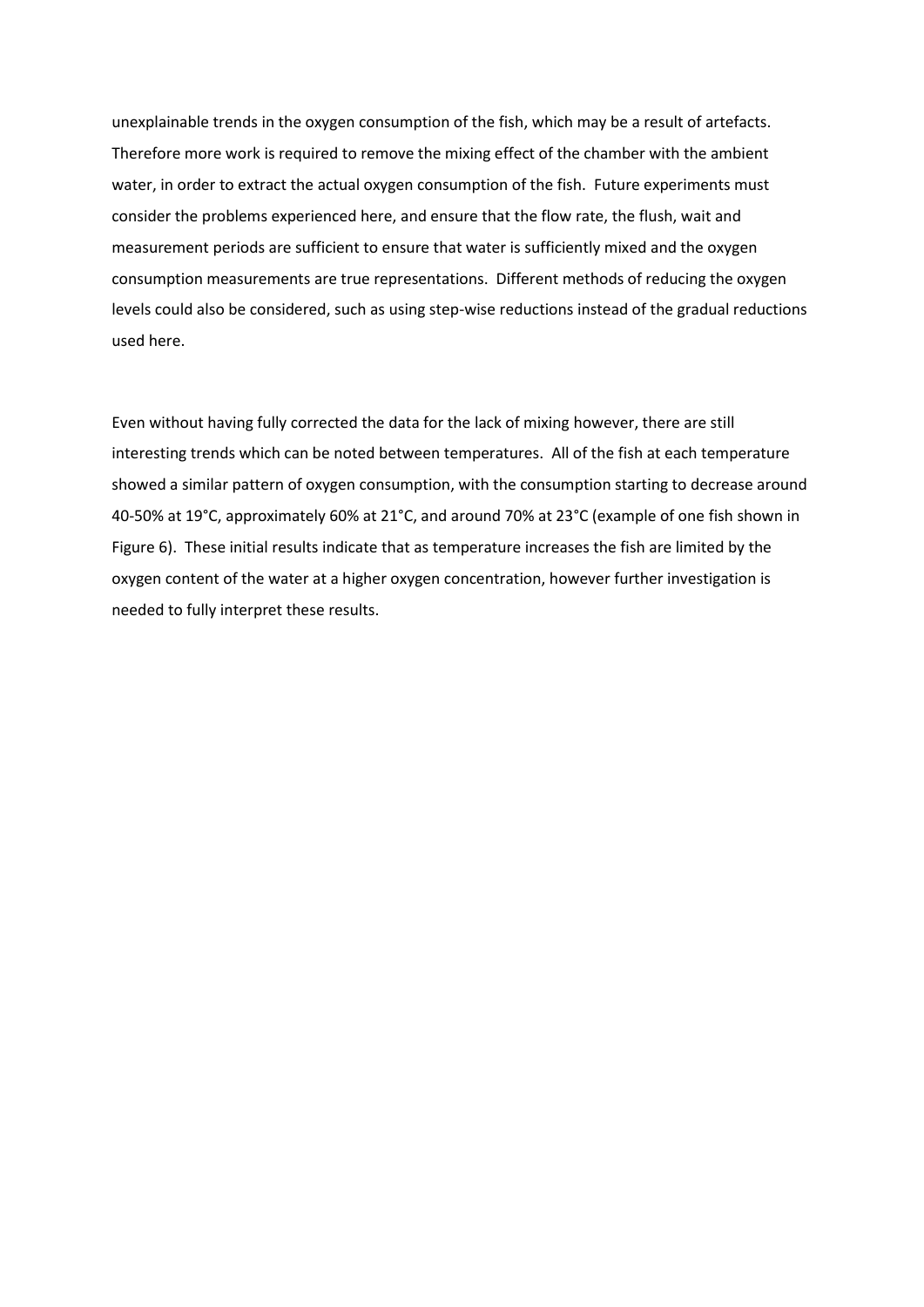

**Figure 6.** The critical oxygen threshold experiment raw (uncorrected) data for fish number 6223. Red  $= 23^{\circ}$ C, green = 21 $^{\circ}$ C, blue = 19 $^{\circ}$ C. It can be seen that the peaks in oxygen consumption appear at higher oxygen concentrations as temperature increases.

## **4 Conclusions**

The results will be analysed in detail as part of Cefas's internal investment project DP329 "Fisheries, Low Oxygen and Climate Change (FLOX)". These results, and those from a metadata analysis, will be used to spatially model the potential effects of projected low oxygen and increased temperature conditions in the North Sea. The critical oxygen threshold results will be further scrutinized and if possible, the mixing effect removed to produce values for the  $P_{\text{Crit}}$  for sea bass. If suitable, these experimental results, and those from the published literature, will be combined directly with historic oxygen measurements (Queste *et al*., 2012) and/or future projections from the GOTM-ERSEM coupled model (and by van der Molen *et al.,* 2013). The results will then be used to discuss whether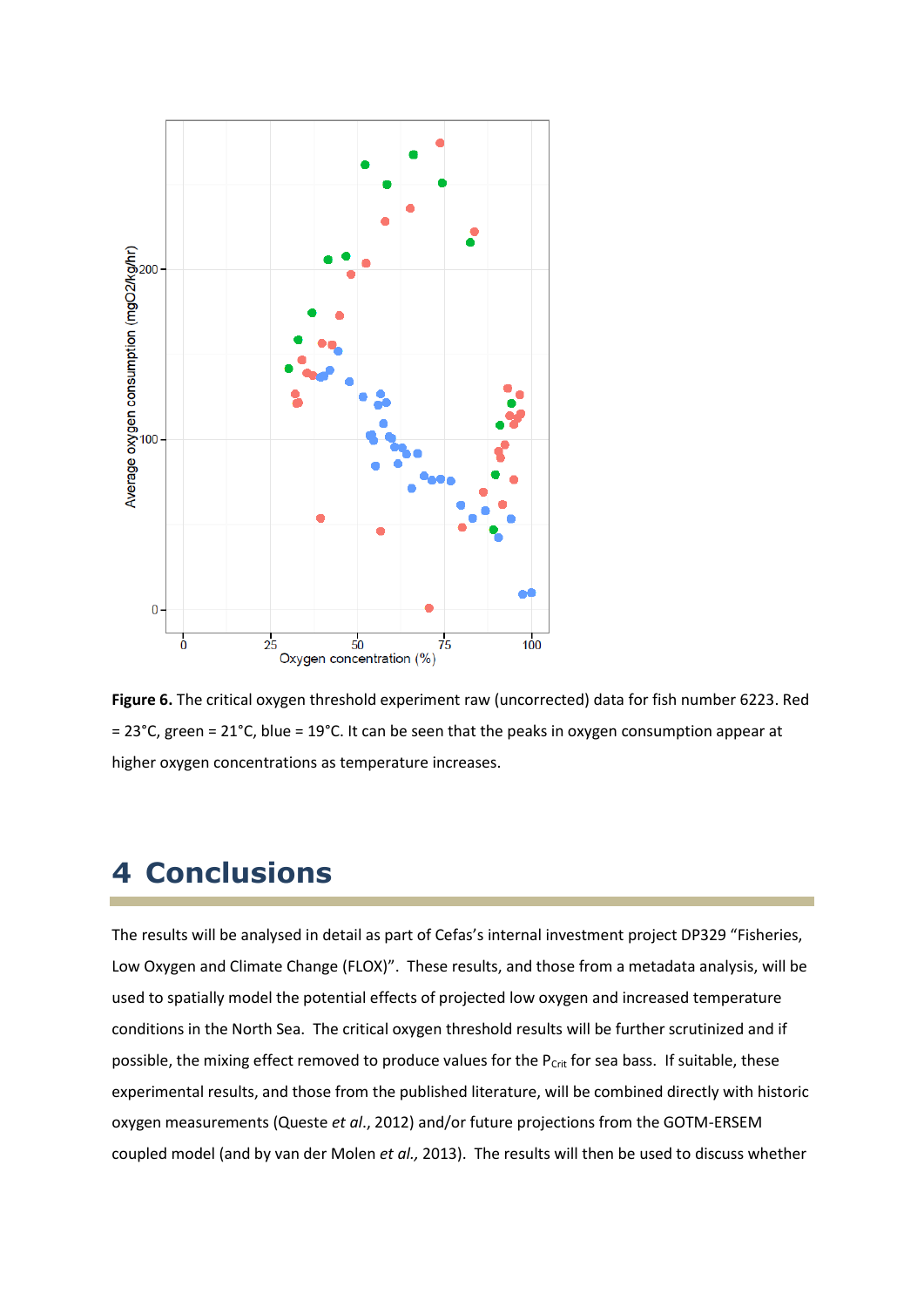different species of commercial fish will be negatively affected by predicted future changes in oxygen and temperature in this region. This analysis will be based on metabolic scope, P<sub>Crit</sub> and other oxygen threshold values and metrics available in published work.

Within IFMA Cefas has undertaken the preliminary work to perform metabolic scope and critical oxygen experiments, which have until now, not been performed at either the Cefas Lowestoft or Weymouth laboratories. Lessons have been learnt from problems in the mixing, and consequently experiments in the future will benefit from this. Further experiments in this area on different species will be of benefit to further understanding of how commercially important fish, and shellfish, are able to cope with decreasing oxygen around the UK. Further experiments could include investigating the effect of low oxygen on the response of prey species to predators, predators to prey, and egg and larval growth rates. Being able to use these experimental results within FLOX will mean that they are not themselves a 'means to an end', but that the values can be applied in a meaningful way to give further insights into how commercially valuable fish species may be affected by climate change in the future, i.e. to answer the 'so what?' question of relevance to policy making and the fishing industry.

### **5 References**

Brett JR (1965) The relationship of size to rate of oxygen consumption and sustained swimming speed of sockeye salmon (*Oncorhynchus nerka*). Journal of the Fish Research Board of Canada 22: 1491−1501.

Clarke A, Johnston NM (1999) Scaling of metabolic rate with body mass and temperature in teleost fish. J Anim Ecol 68: 893−905

Clark, T.D., Sandblom, E., Jutfelt, F. (2013) *Aerobic scope measurements of fishes in an era of climate change, respirometry, relevance and recommendations* The Journal of Experimental Biology 216: 2771-2782.

Cucco, A., Sinerchia, M., Lefrançois, C., Magni, P., Ghezzo, M., Umgiesser, G., Perilli, A., Domenici, P. (2012) *A metabolic scope based model of fish response to environmental changes* Ecological modelling 237-238: 132-141.

Edwards RRC, Finlayson DM, Steele JH (1972) An experimental study of the oxygen consumption, growth, and metabolism of the cod (*Gadus morhua*). Journal of Experimental Biology 8: 299−309.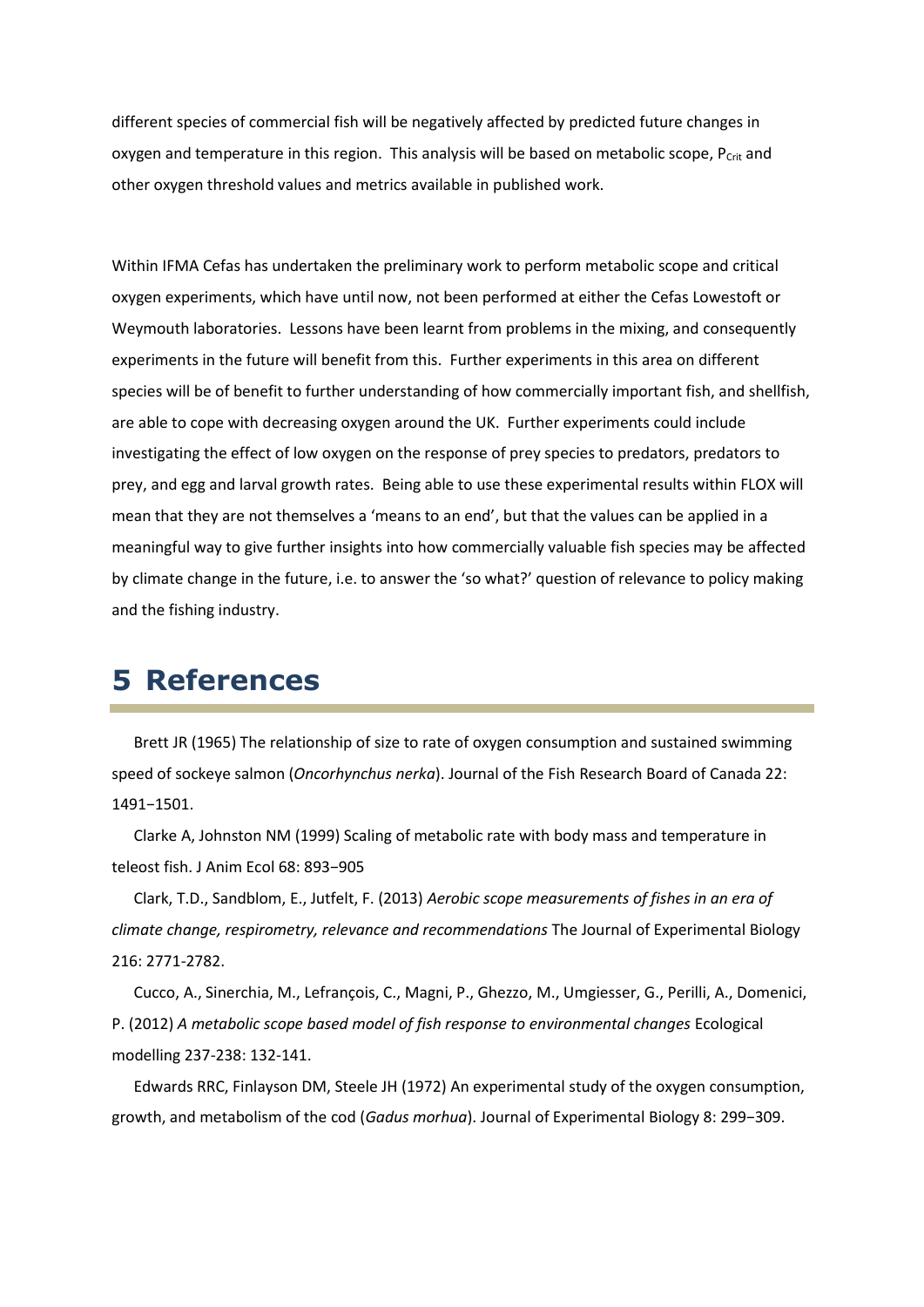Fonds M, Cronie R, Vethaak AD, Van der Puyl P (1992) Metabolism, food consumption and growth of plaice (*Pleuronectes platessa*) and flounder *(Platichthys flesus)* in relation to fish size and temperature. Netherlands Journal of Sea Research 29: 127−143.

Fry, F.E.J. (1947) *Effects of the environment on animal activity*. Biological Series Volume 55. University of Toronto Studies.

Fry., F.E.J. (1971) The effect of environmental factors on the physiology of fish. In *Fish Physiology*, vol. 6. Eds: W.S. Hoar and D.J. Randall. Academic Press, New York. Pp 1-98.

Greenwood, N., Parker, E.R., Fernand, L., Sivyer, D.B., Weston, K., Painting, S.J., Kröger, S., Forster, R.M., Lees, H.E., Mills, D.K., Laane, R.W.P.M. (2010) *Detection of low bottom water oxygen concentrations in the North Sea; implications for monitoring and assessment of ecosystem health*. Biogeosciences 7: 1357-1373.

Griffiths JS, Alderdice DF (1972) Effects of acclimation and acute temperature experience on swimming speed. Journal of the Fish Research Board of Canada 29: 251−264.

Melzner F, Göbel S, Langenbuch M, Gutowska MA, Pörtner H, Lucassen M (2009) Swimming performance in Atlantic cod (*Gadus morhua*) following long-term (4−12 months) acclimation to elevated seawater PCO2. Aquatic Toxicology 92: 30−37.

Nilsson, G.E. and Randall, D.J. (2010) *Adaptations to hypoxia in fishes In: Respiratory Physiology of Vertebrates: Life with and without Oxygen* E. Göran E. Nilsson. Cambridge University Press, Cambridge, UK.

Queste, B. Y., Fernand, L., Jickells, T.D., Heywood, K.J. (2012) Spatial extent and historical context of North Sea oxygen depletion in August 2010. *Biogeochemistry* 113 (1-3): 53-68.

Shurmann, H., Steffensen, J.F. (1997) *Effects of temperature, hypoxia and activity on the metabolism of juvenile Atlantic cod* Journal of Fish Biology 50: 1166-1180.

Sloman KA, Wood CM, Scott GR, Wood S and others (2006) Tribute to R. G. Boutilier: the effect of size on the physiological and behavioural responses of oscar, *Astronotus ocellatus*, to hypoxia. Journal of Experimental Biology 209: 1197−1205.

Townhill, B.L., Pinnegar, J.K., Righton, D. A., Metcalfe, J. D. (submitted) *Fisheries, low oxygen and climate change: how much do we really know?* Journal of Fish Biology.

van der Molen, J., Aldridge, J.N., Coughlan, C., Parker, E.R., Stephens, D., Ruardij, P. (2013) *Modelling marine ecosystem response to climate change and trawling in the North Sea* Biogeochemistry 113: 213-236.

Wright, S., Metcalfe, J.,D., Hetherington, S., Wilson, R. (2014) *Estimating activity-specific energy expenditure in a teleost fish, using accelerometer loggers* Marine Ecology Progress Series 496: 19-32.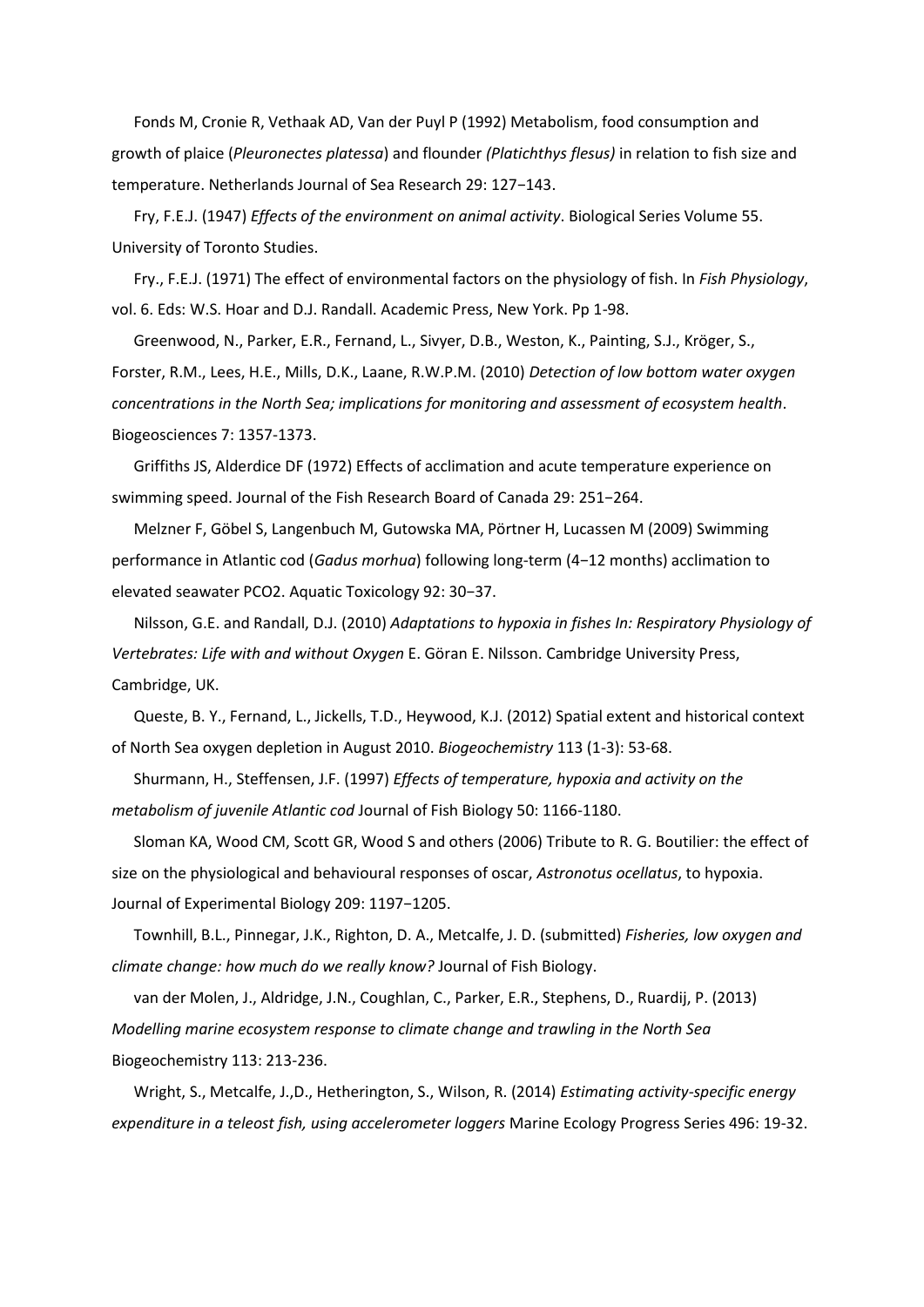

• international and UK government departments

with wide ranging interests. Clients interests. Clients in

- the European Commission
- the World Bank
- Food and Agriculture Organisation of the United Nations (FAO)
- oil, water, chemical, pharmaceutical, agro-chemical, aggregate and marine industries
- non-governmental and environmental organisations
- regulators and enforcement agencies
- local authorities and other public bodies

We also work successfully in partnership with other organisations, operate in international consortia and have several joint ventures commercialising our intellectual property

#### **About us**

Cefas is a multi-disciplinary scientific research and consultancy centre providing a comprehensive range of services in fisheries management, environmental monitoring and assessment, and aquaculture to a large number of clients worldwide.

We have more than 500 staff based in 2 laboratories, our own ocean-going research vessel, and over 100 years of fisheries experience.

We have a long and successful track record in delivering high-quality services to clients in a confidential and impartial manner. (www.cefas.defra.gov.uk)

Cefas Technology Limited (CTL) is a wholly owned subsidiary of Cefas specialising in the application of Cefas technology to specific customer needs in a cost-effective and focussed manner.

CTL systems and services are developed by teams that are experienced in fisheries, environmental management and aquaculture, and in working closely with clients to ensure that their needs are fully met. (www.cefastechnology.co.uk)

#### **Head office**

.

**Centre for Environment, Fisheries & Aquaculture Science Centre for Environment, Fisheries & Aquaculture Science Pakefield Road, Lowestoft, Samuel Barrack Road, The Nother Suffolk NR33 0HT UK and All Package Control of the Nother Suffolk NR33 0HT UK** 

**Tel +44 (0) 1502 56 2244 Tel +44 (0) 1305 206600 Fax +44 (0) 1502 51 3865 Fax +44 (0) 1305 206601**

**Web www.cefas.defra.gov.uk**

**Weymouth, DT4 8UB** 



printed on paper made from a minimum 75% de-inked

© Crown copyright 2014